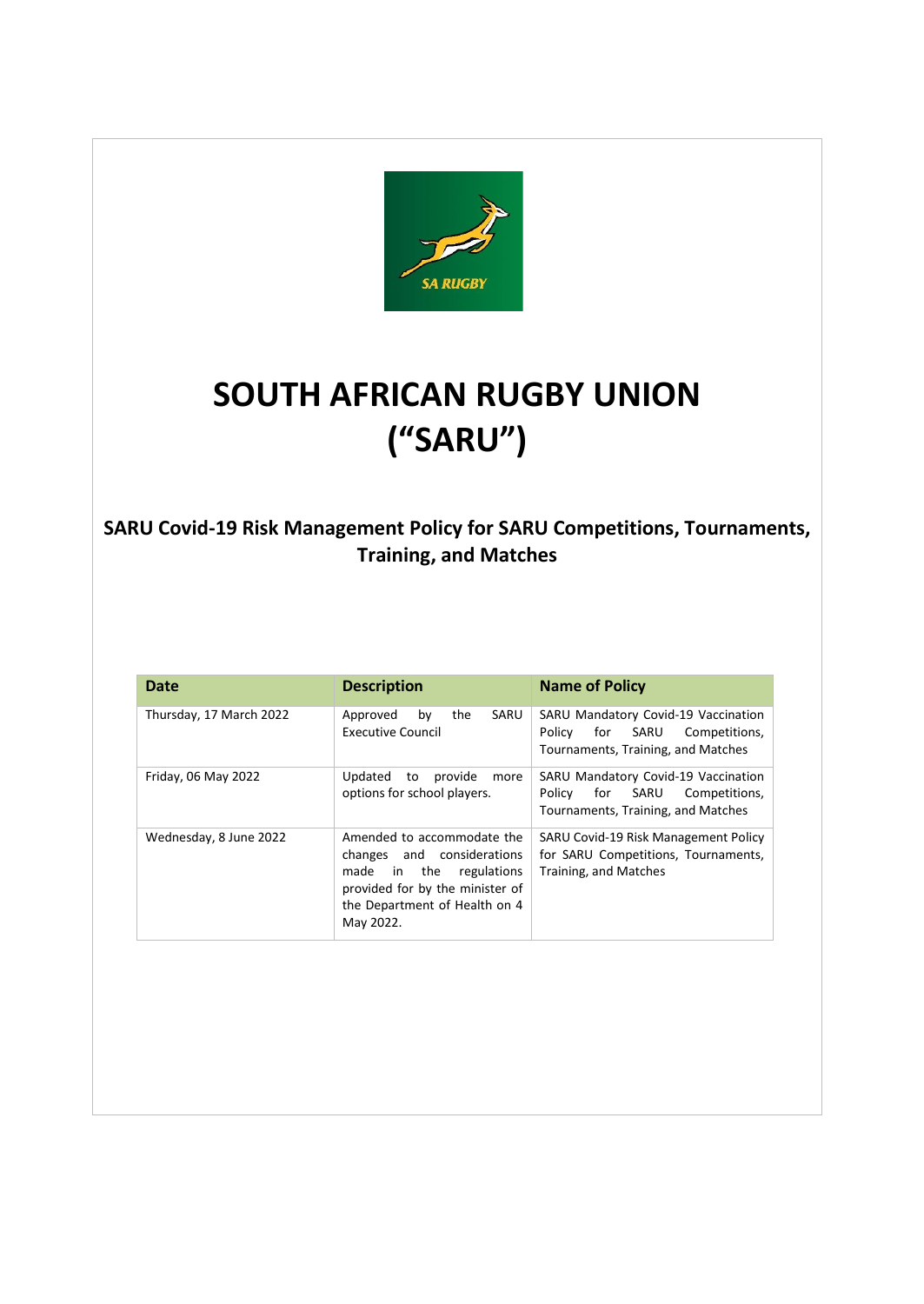

## **Table of Contents**

| 1.  |  |
|-----|--|
| 2.  |  |
| 3.  |  |
| 4.  |  |
| 5.  |  |
| 6.  |  |
| 7.  |  |
| 8.  |  |
| 9.  |  |
| 10. |  |
|     |  |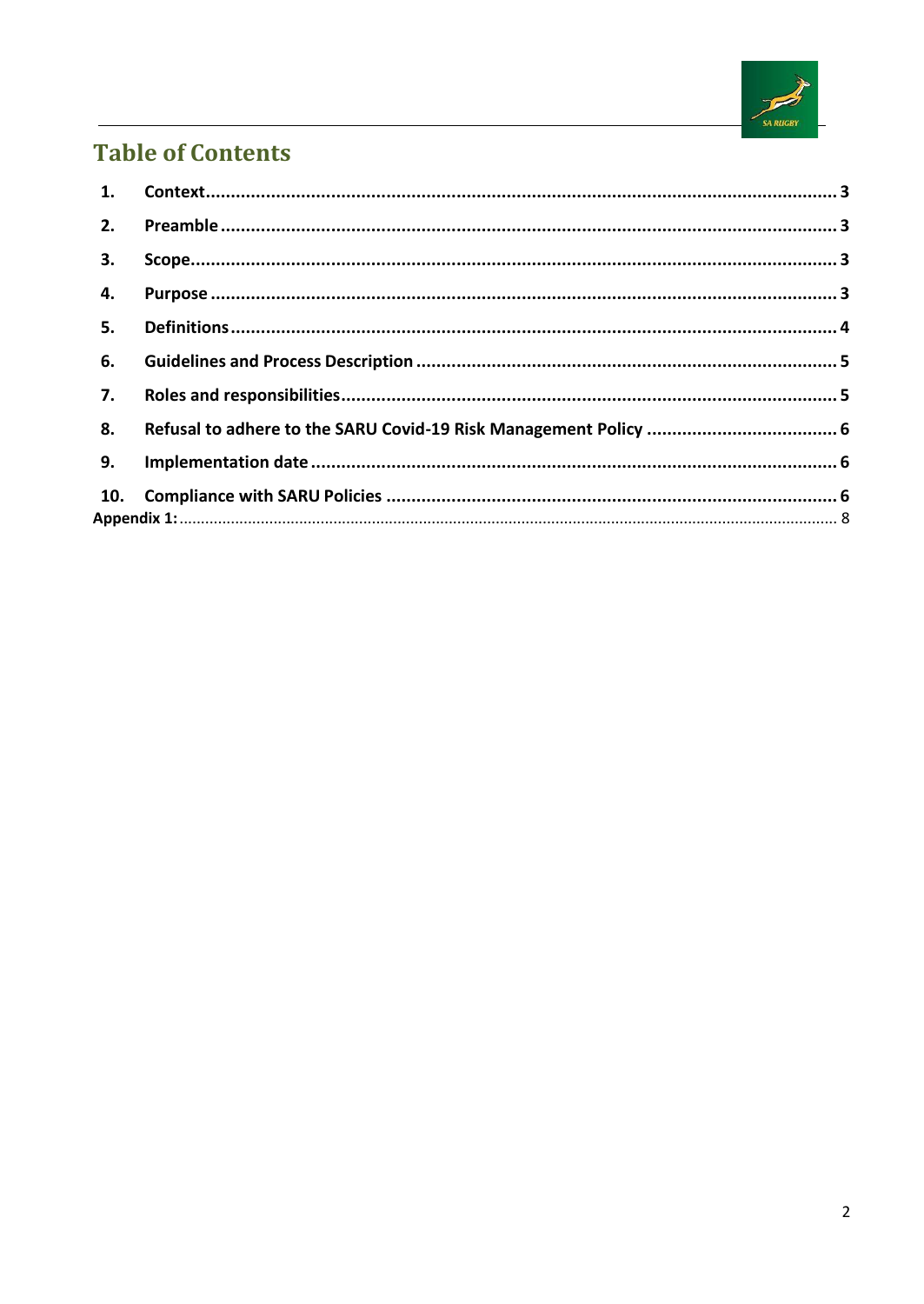#### <span id="page-2-0"></span>**1. Context**

SARU is committed to ensuring an environment in which employees, rugby players, team management members, operational staff, members of the media and match officials can safely participate and work. To that end, this policy caters for the implementation of the legally required standard of care required by government by the application of a **Covid-19 Risk Management Policy** in all SARU competitions, including SARU Youth Weeks.

This policy applies to all rugby players, team management members, operational members, members of the media and match officials and other stakeholders as may be relevant from time to time.

#### <span id="page-2-1"></span>**2. Preamble**

This *Covid-19 Risk Management Policy for SARU Competitions, Tournaments, Training, and Matches* aligns with SARU's broader approach to keeping employees and other stakeholders safe in the workplace. This approach is guided by research, evidence-based clinical insights and data as well as legislative provisions.

COVID -19 vaccines have proved to protect against serious illness and death as well as decrease the rates of transmission of the virus. They also provide more robust protection against infection than the antibodies a person produces after they've been infected with COVID-19. Unvaccinated persons have a much higher infection rate transfer than vaccinated persons.

However, an individual's rights to bodily integrity, their cultural beliefs, and practices as well as religious freedom and pre-existing medical conditions may cause some to decline to be vaccinated. For this reason, alternative risk mitigating measures are provided for in paragraph 6.3. This policy acknowledges those rights, however, the decision not to vaccinate or to adhere to the alternative risk mitigating measures may prevent an individual from involvement in SARU-approved competitions, tournaments, training, or matches as well as continued employment.

#### <span id="page-2-2"></span>**3. Scope**

This policy applies to all rugby players, team management members, operational members, members of the media (print, online, photographic, and broadcast), and match officials, referred to as Connected Persons from herein, who are involved in SARU approved competitions, tournaments, training or matches. Other stakeholders not specifically identified but to whom this policy should reasonably apply shall also be within scope.

#### <span id="page-2-3"></span>**4. Purpose**

The purpose of this policy is to:

- 1. Observe rugby's duty of care to those people engaged in its pursuit and its support
- 2. Minimise the chances of its participants being prejudiced from a health and safety viewpoint
- 3. Reduce the chance that matches, and events may be impacted or cancelled because of the outbreak of COVID-19 infections
- 4. Create the most propitious environment for the sport to return to commercial viability
- 5. Support the national and international campaign to make the COVID-19 Coronavirus an endemic and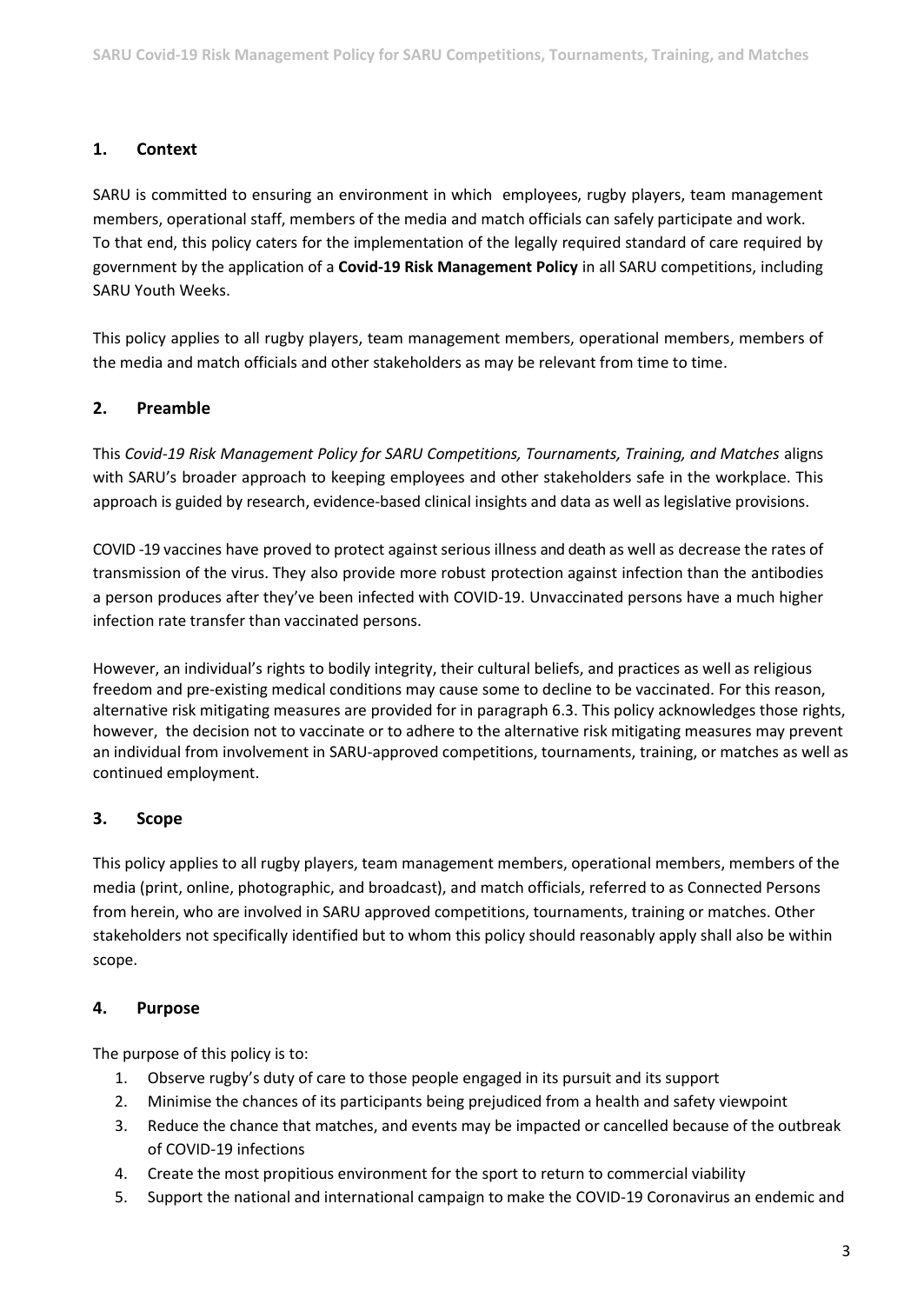manageable condition and not a global pandemic.

6. Conduct the above within the legal framework provided from time to time.

#### <span id="page-3-0"></span>**5. Definitions**

**Connected Persons:** Rugby players, team management members, operational members, members of the media (print, online, photographic and broadcast) and match officials and other stakeholders not specifically identified but to whom this policy should reasonably apply.

**COVID-19:** This means Coronavirus Disease 2019, an infectious disease as a result of infection of SARS - Cov-2 Virus.

**COVID-19 Vaccine:** means the COVID-19 vaccines and boosters that have been scientifically evaluated and recommended by the WHO and registered or authorised by SAHPRA to be effective in preventing severe disease and death;

**Fully Vaccinated**: means vaccinated with vaccines and includes an additional dose or booster and "vaccination" has the same meaning

**Employee:** Any person who conducts work for an employer involved with SARU Competitions and who is entitled to remuneration.

**Rugby Player**: This means any player selected who forms part of a group, squad or team to prepare for and/or participate in a specific SARU competitions, tournaments, training or matches.

**Team Management Member**: Means any person appointed to serve on the management of a specific squad, group or team to prepare for and/or participate in any SARU competitions, tournaments or matches.

**SARU Competition:** This means all matches played in competitions that form part of SARU's competition structures, including Provincial Youth Weeks and the Gold Cup or its successor competition or tournament. (Listed as appendix 1)

**Affiliated competitions, tournaments or matches**: This means all matches played on an amateur level by club teams of Unions and Associations, that do not form part of this Policy. Schools' rugby that falls under the auspices of the Department of Basic Education is automatically excluded from this policy.

**Match Official**: This means any person appointed as a match official for a specific SARU competitions, tournaments or matches.

**Members of the media**: This means print, online, photographic and broadcast

**Operational member**: means any other person at a match and training venue, including but not limited to the following: citing commissioners, match doctors, contracted medical personnel, stadium managers, stadium staff members, franchise or stadium management company, stadium service providers permanent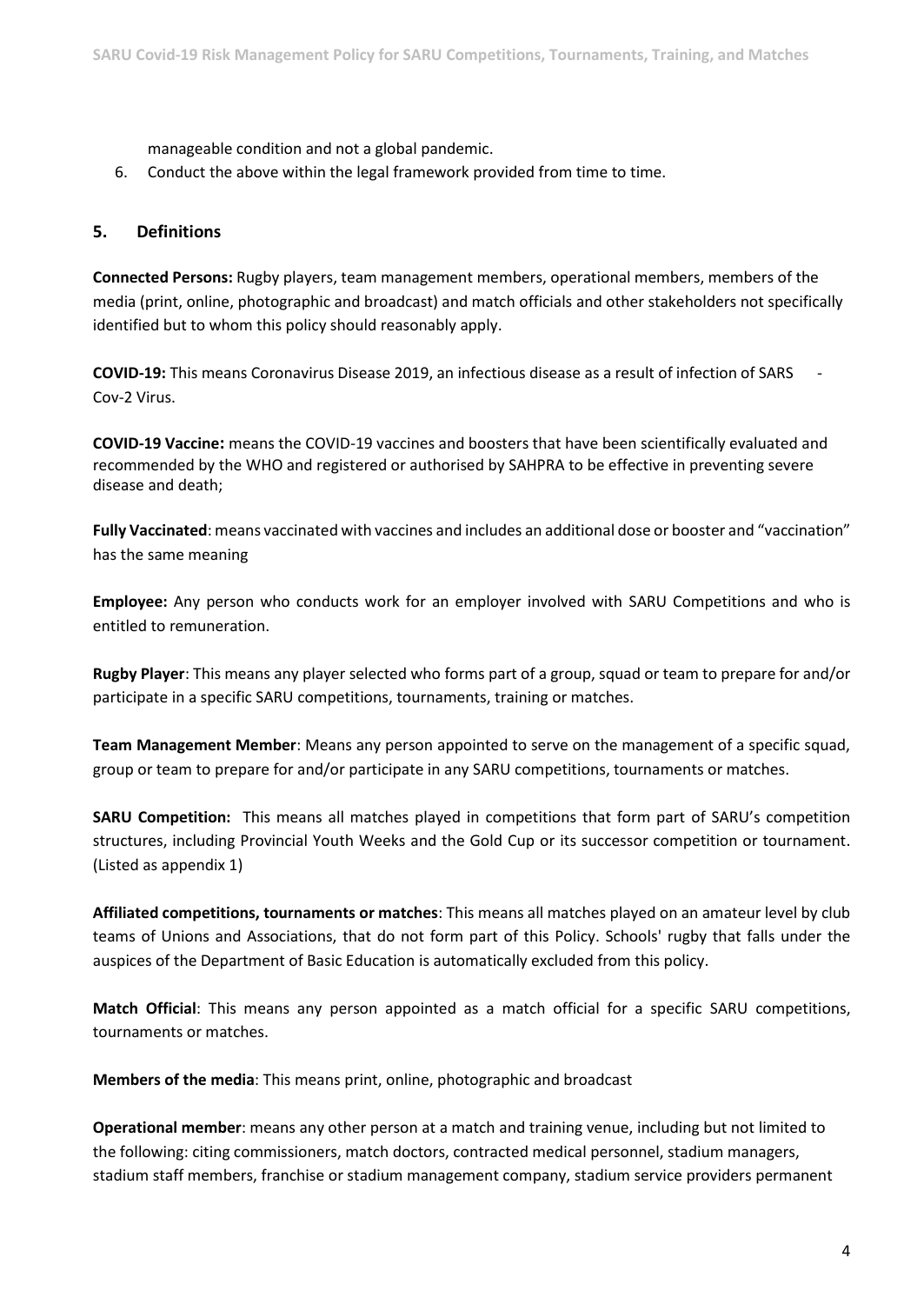or temporary staff members including cleaning services, waste management, security, vendors, caterers and hospitality suite staff, volunteers and commercial stakeholders, sponsors and/or equity partners and shareholders.

**Vulnerable employee:** means any employee, as contemplated in the Department of Health Guidelines:

- a. With known or disclosed health issues or comorbidities or any other condition that may place the employee at a higher risk of complications or death than other employees if infected with SARS-VOC-2 virus; or
- b. Above the age of 60 years who is at a higher risk of severe COVID-19 disease or death if infected.

#### <span id="page-4-0"></span>**6. Guidelines and Process Description**

- 6.1.SARU will require all Connected Persons to register on the National Electronic Vaccine Data System Registration Portal for the COVID-19 vaccine when they participate in any SARU competitions, tournaments, training, or matches.
- 6.2.Subject to availability of vaccines, all Connected Persons not yet vaccinated must make arrangements to be vaccinated;
- 6.3.Should the Connected Person choose not to be vaccinated then the following alternative risk mitigating measures must be adhered to:
	- 6.3.1. At the cost of the individual, undergo a COVID-19 test every 72 hours or,
	- 6.3.2. Provide a laboratory report as proof of having had COVID-19 within six (6) months or,
	- 6.3.3. Proof of a positive COVID-19 antibody test.
- 6.4. If a Connected Person fails or refuses to adhere to the requirements set out in this policy, then it shall be considered to be a contravention of this policy and the individual will not be permitted to participate in any organised rugby squad, group, training and/or match competition or tournament

#### <span id="page-4-1"></span>**7. Roles and responsibilities**

- 7.1. Proof of full vaccination OR any of the above mentioned alternative risk mitigating measures will be captured on the SARU Footprint system for all SARU Competitions.
- 7.2. Objections to the Covid-19 Risk Management Policy as well the findings and recommendations of the independent review panel must be kept on record at the responsible and applicable rugby body (union, club and association).
- 7.3. Where the SARU MyPASS Accreditation system is used to manage a SARU match, competition, tournament, or group then proof of vaccination or one of the listed alternative risk mitigating measures must be loaded onto this system.
- 7.4. The following shall be regarded as acceptable proof of vaccination status:
	- 7.4.1. The record of immunization from a healthcare provider or pharmacy;
	- 7.4.2. A certified copy of the COVID-19 Vaccination Record Card;
	- 7.4.3. Proof of the official digital COVID-19 Vaccination Record (Version 2 for MyPASS digital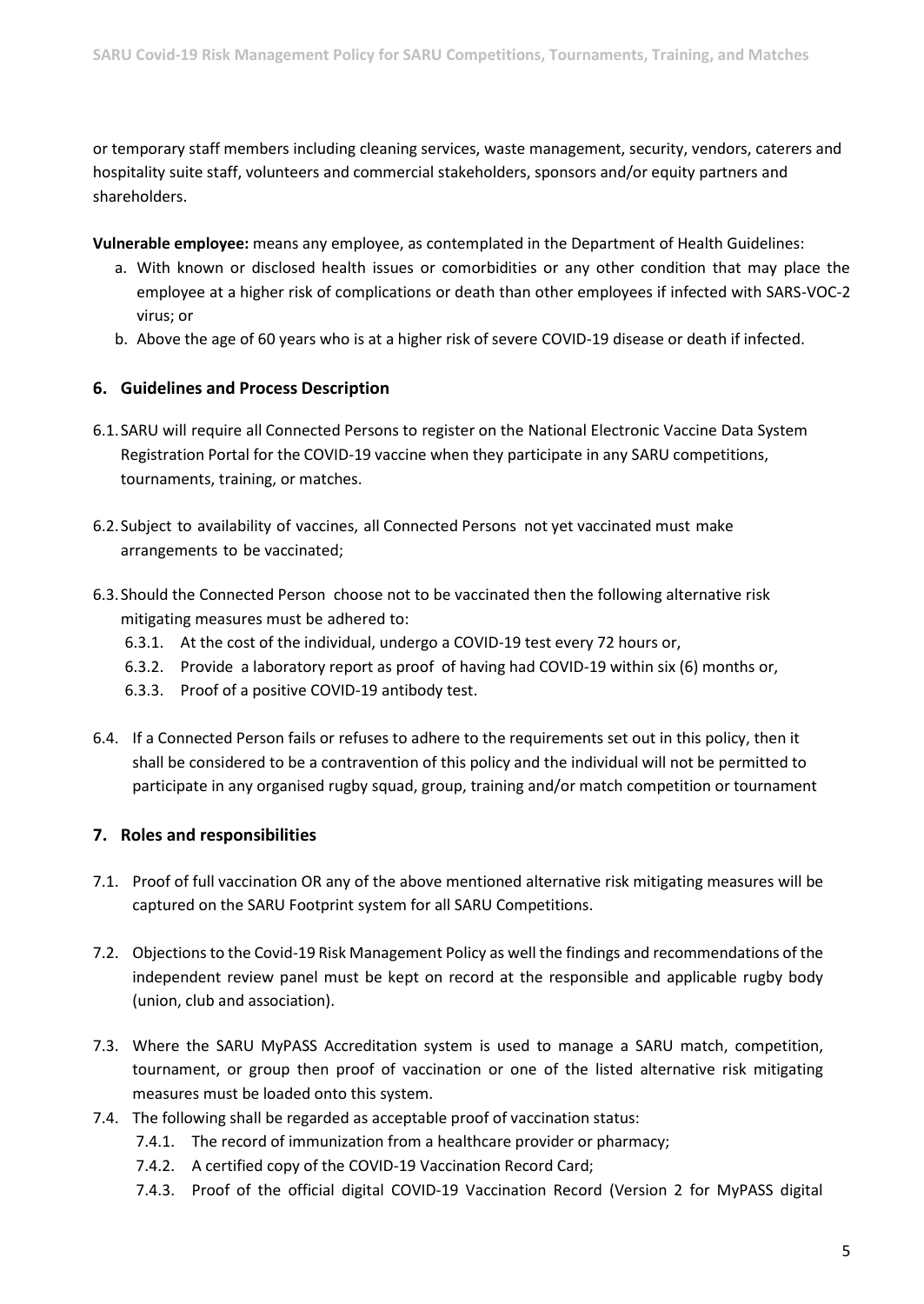verification);

- 7.4.4. A certified copy of medical records documenting the vaccination;
- 7.4.5. A certified copy of immunization records from recognised public health, or government immunization information system.
- 7.5. The proof of vaccination record or one of the listed alternative risk mitigating measures must include the person's name and identification number or passport number and date. In the case of a vaccination certificate it must include the type of COVID-19 Vaccine administered, the date of administration and the name of the healthcare professional or clinic site administering the COVID-19 Vaccine.

#### <span id="page-5-0"></span>**8. Refusal to adhere to the SARU Covid-19 Risk Management Policy**

Connected Persons who refuse to adhere to the SARU Covid-19 Risk Management Policy must submit requests for exemption/objection timeously in writing to the applicable Union CEO, General Manager or match/tournament accreditation manager.

An independent expert panel, identified and appointed by the Union will review the request for exemption and, having solicited as much relevant information, establish the facts of the case and provide this back in writing to the Union CEO or General Manager

The correspondence submitted in this regard must ensure that all necessary information is recorded in relation to the reason for the request for exemption/ objection. Please note this information may be required to be validated.

This feedback must be considered in the context of legal provisions guiding the SARU Covid-19 Risk Management Policy. The Union CEO or General Manager must then make a final decision on the matter, in accordance with the governance structures that the Union operates within. For example, if it is a contracted player, the Union may then have to hold a separate disciplinary or incapacity hearing, and if it is a service provider the Union can then exercise their Right of Admission rights.

#### <span id="page-5-1"></span>**9. Implementation date**

This policy must be implemented with immediate effect following the SARU Executive Council's approval. The date for automatic exclusion from SARU matches, tournaments, and competitions are 1 July 2022.

Changes and amendments to the policy

SARU may from time to time amend this policy and communicate it to all employees, players, team management, operational members and match officials to update them on any new applicable guidelines and rules.

#### <span id="page-5-2"></span>**10. Compliance with SARU Policies**

Connected Persons who will participate in SARU approved matches, competitions and tournaments are required to comply with this policy .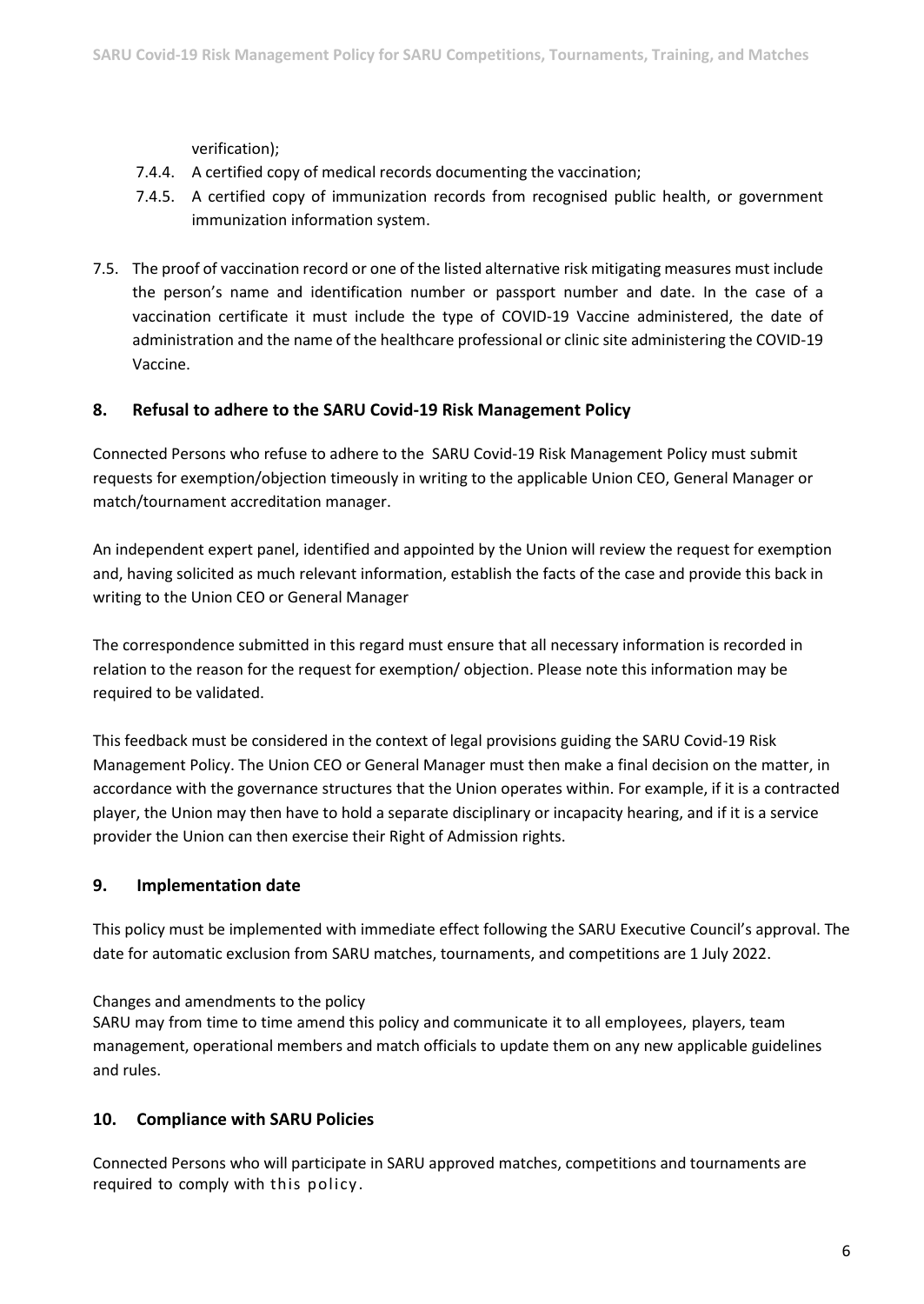SA Teams that play in international competitions must adhere to the COVID-19 regulations of those specific countries. This may at some stage include a mandatory vaccination policy and the provisions of that policy will have to be adhered to if a player wants to participate.